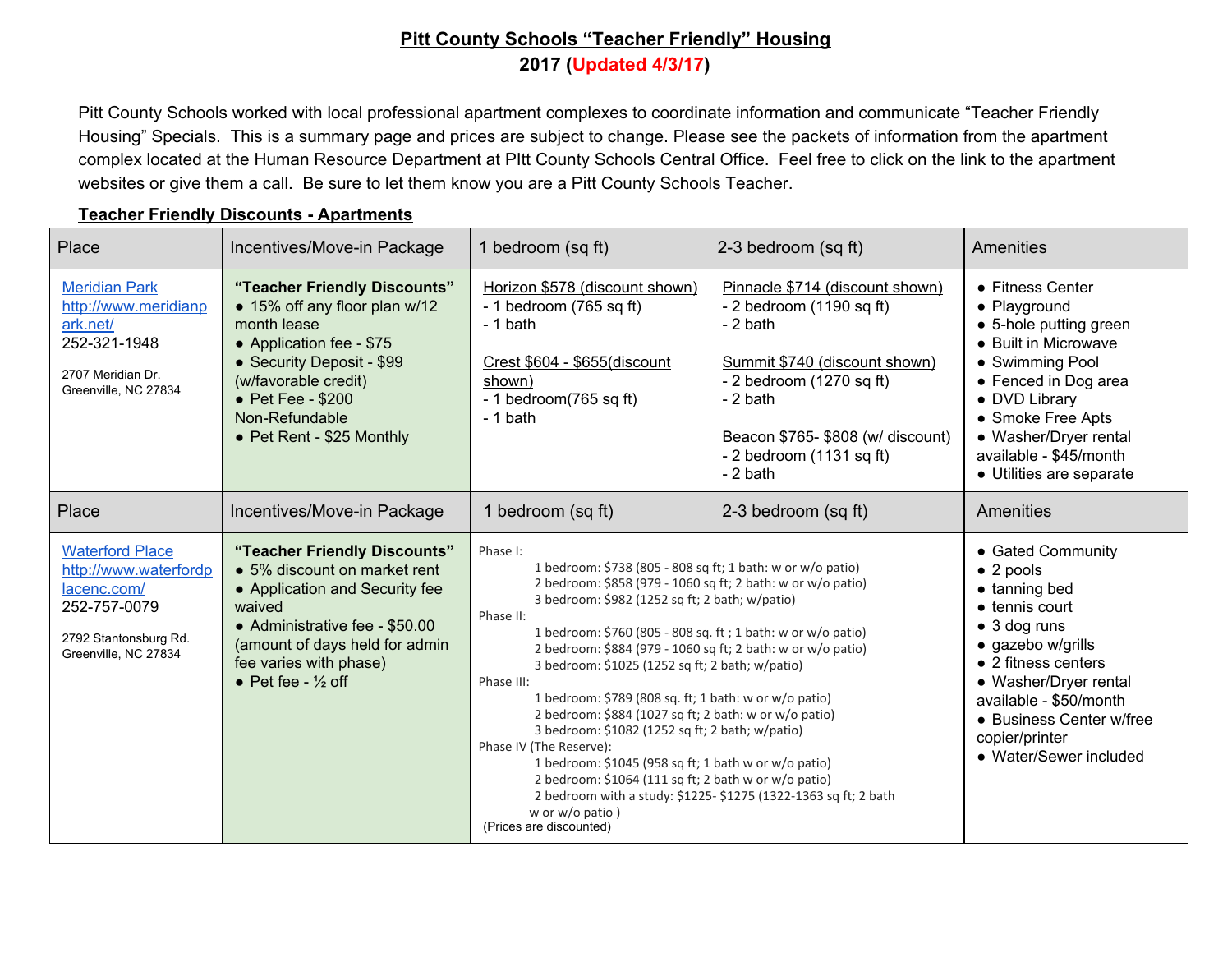Pitt County Schools worked with local professional apartment complexes to coordinate information and communicate "Teacher Friendly Housing" Specials. This is a summary page and prices are subject to change. Please see the packets of information from the apartment complex located at the Human Resource Department at PItt County Schools Central Office. Feel free to click on the link to the apartment websites or give them a call. Be sure to let them know you are a Pitt County Schools Teacher.

### **Teacher Friendly Discounts - Apartments**

| Place                                                                                                                                                                                                                                                          | Incentives/Move-in Package                                                                                                                                                                                                                                                                                                                                                              | 1 bedroom (sq ft)                                                                                                                                                                                                                                                                               | 2-3 bedroom (sq ft)                                                                                                                                                                                                                                                   | Amenities                                                                                                                                                                                                                                                                                     |
|----------------------------------------------------------------------------------------------------------------------------------------------------------------------------------------------------------------------------------------------------------------|-----------------------------------------------------------------------------------------------------------------------------------------------------------------------------------------------------------------------------------------------------------------------------------------------------------------------------------------------------------------------------------------|-------------------------------------------------------------------------------------------------------------------------------------------------------------------------------------------------------------------------------------------------------------------------------------------------|-----------------------------------------------------------------------------------------------------------------------------------------------------------------------------------------------------------------------------------------------------------------------|-----------------------------------------------------------------------------------------------------------------------------------------------------------------------------------------------------------------------------------------------------------------------------------------------|
| The Pointe @ Wimbledon<br>http://www.pointeatwi<br>mbledon.com/<br>252-355-4648<br>1530 Wimbledon Dr.<br>Greenville, NC 27858                                                                                                                                  | "Teacher Friendly Discounts"<br>• 5% off market price<br>• Application Fee - \$25<br>• Security deposit - \$200<br>w/favorable credit<br>• Pet fee if applicable<br>• Monitored Alarm - \$9 month<br>• Monthly Move-In Specials                                                                                                                                                         | Starting at \$707<br>(Individually priced)<br>- 1 bedroom $(700 \text{ sq ft})$<br>$-1$ bath<br>Starting at \$707<br>(Individually priced)<br>- 1 lg bedroom $(795 sq ft)$<br>- 1 bath<br><b>Starting at \$719-749</b><br>(Individually priced)<br>- 1 bedroom w/study (940 sq ft)<br>$-2$ bath | Starting at \$807<br>(Individually priced)<br>- 2 bedroom $(1040 \text{ sq ft})$<br>- 2 bath<br>\$829<br>(Individually priced)<br>$-2$ bedroom (1160 sq ft)<br>- 2 bath<br>$$1,003 - $1,036$<br>(Individually priced)<br>- 3 bedroom w/study (1420 sq ft)<br>- 2 bath | • Covered Parking<br>• Renovated Fitness Center<br>• 2 pools; 1 heated<br>$\bullet$ Cabana area<br>• Monitored alarm<br>• Car wash/vacuum area<br>• Tennis Court<br>• Washer/Dryer rental<br>available - \$50/month<br>• Free water/sewer<br>· Dishwasher, disposal, ice<br>maker, gas grills |
| Place                                                                                                                                                                                                                                                          | Incentives/Move-in Package                                                                                                                                                                                                                                                                                                                                                              | 1 bedroom (sq ft)                                                                                                                                                                                                                                                                               | 2-3 bedroom (sq ft)                                                                                                                                                                                                                                                   | Amenities                                                                                                                                                                                                                                                                                     |
| <b>Trafalgar Square</b><br>& other properties by<br><b>Wainright Property</b><br>Management<br>http://rentingreenville.<br>com<br>252-756-6209<br>Over 40 locations in<br>the Greenville area<br>Office<br>3481 S. Evans St<br>Suite A<br>Greenville, NC 27834 | "Teacher Friendly Discounts"<br>• Security Deposit Special<br>-\$300 - some credit restrictions<br>apply<br>• Application Fee - \$40<br>non-refundable (cash fee)<br>• Background and credit report<br>required<br>• Proof of employment with Pitt<br><b>County Schools</b><br>• Pets allowed in certain<br>property locations with<br>applicable Pet fee (Breed<br>restrictions apply) | $$340 - $565$<br>- 1 bedroom<br>- 1 bath<br>*Various floor plans available                                                                                                                                                                                                                      | $$410 - $720$<br>- 2 bedrooms<br>- 1 and 2 baths<br>*Various floor plans available                                                                                                                                                                                    | • Please visit our website to<br>see amenities available for<br>each of our properties<br>www.rentingreenville.com<br>• Offer applies to<br>apartments, townhouses and<br>duplexes up to \$700/monthly<br>rent. Houses are excluded<br>from this offer.                                       |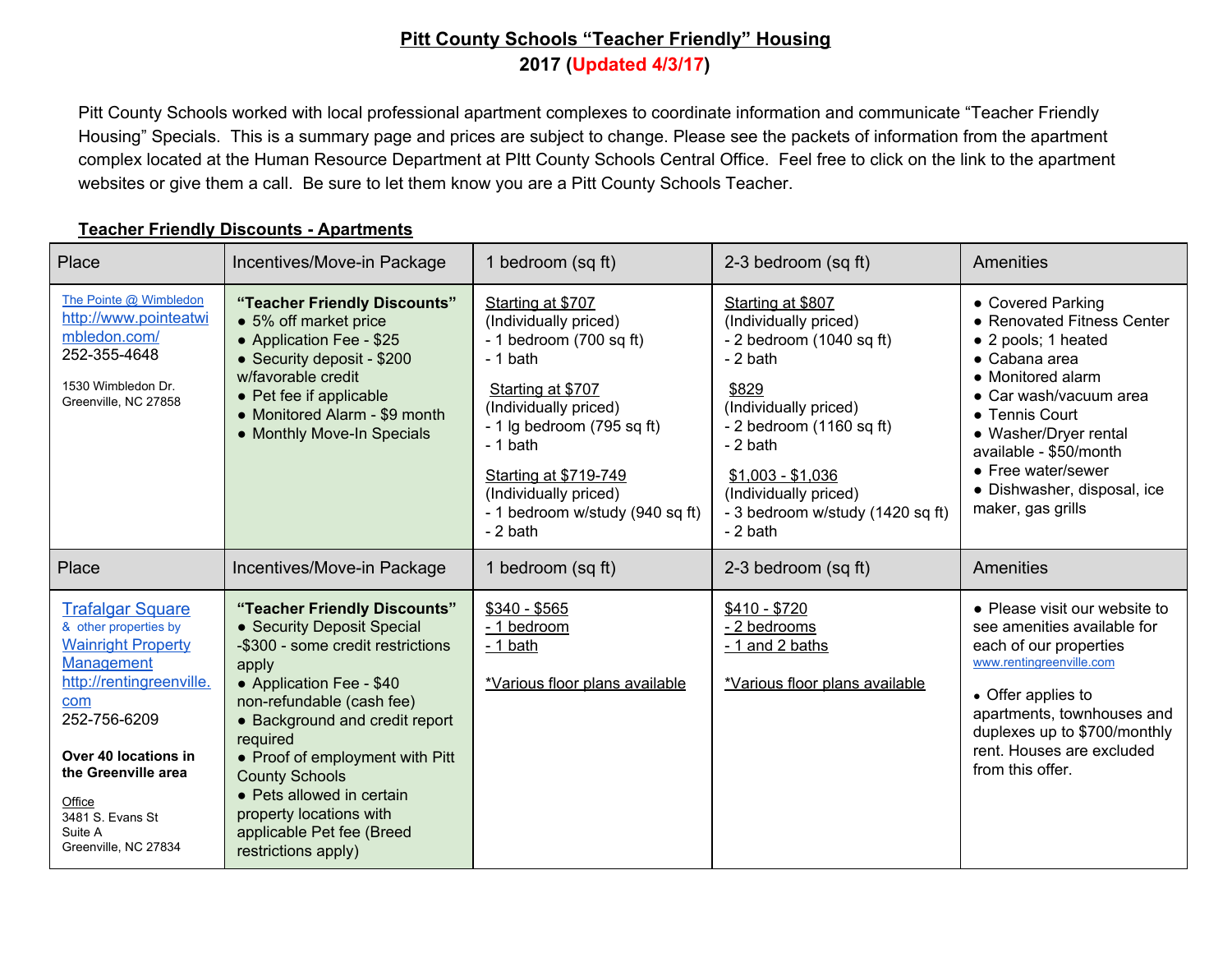Pitt County Schools worked with local professional apartment complexes to coordinate information and communicate "Teacher Friendly Housing" Specials. This is a summary page and prices are subject to change. Please see the packets of information from the apartment complex located at the Human Resource Department at PItt County Schools Central Office. Feel free to click on the link to the apartment websites or give them a call. Be sure to let them know you are a Pitt County Schools Teacher.

#### **Other Professional Apartments**

| Place                                                                                                                    | Incentives/Move-in Package                                                                                                                                                                       | 1 bedroom (sq ft)                                                   | 2-3 bedroom (sq ft)                                     | Amenities                                                                                                                                                                                                                               |
|--------------------------------------------------------------------------------------------------------------------------|--------------------------------------------------------------------------------------------------------------------------------------------------------------------------------------------------|---------------------------------------------------------------------|---------------------------------------------------------|-----------------------------------------------------------------------------------------------------------------------------------------------------------------------------------------------------------------------------------------|
| <b>Treybrooke</b><br>https://www.treybr<br>ookellc.com/<br>252-830-0661<br>701 Treybrooke Circle<br>Greenville, NC 27834 | • Application fee - \$25<br>• Security deposit - \$300<br>• Pet fee if applicable<br>*Pre Leasing for June-August<br>move ins!! For a remodeled<br>apartment, they are an<br>additional \$50.00. | $$837 - $911$<br>- 1 bedroom w/office (975 sq<br>ft)<br>$-1.5$ bath | \$880 - \$1044<br>$-2$ bedroom (1165 sq ft)<br>- 2 bath | • 2 swimming pools<br>• Clubhouse/Fitness<br>Center<br>$\bullet$ Hot tub<br>• Sand volleyball<br>• Nightly Courtesy officer<br>• Playground<br>• Gazebo w/Grill<br>• DVD free rental<br>$\bullet$ Dog park<br>• 2 lighted tennis courts |
| Place                                                                                                                    | Incentives/Move-in Package                                                                                                                                                                       | 1 bedroom (sq ft)                                                   | 2-3 bedroom (sq ft)                                     | Amenities                                                                                                                                                                                                                               |
| More to Come                                                                                                             |                                                                                                                                                                                                  |                                                                     |                                                         |                                                                                                                                                                                                                                         |